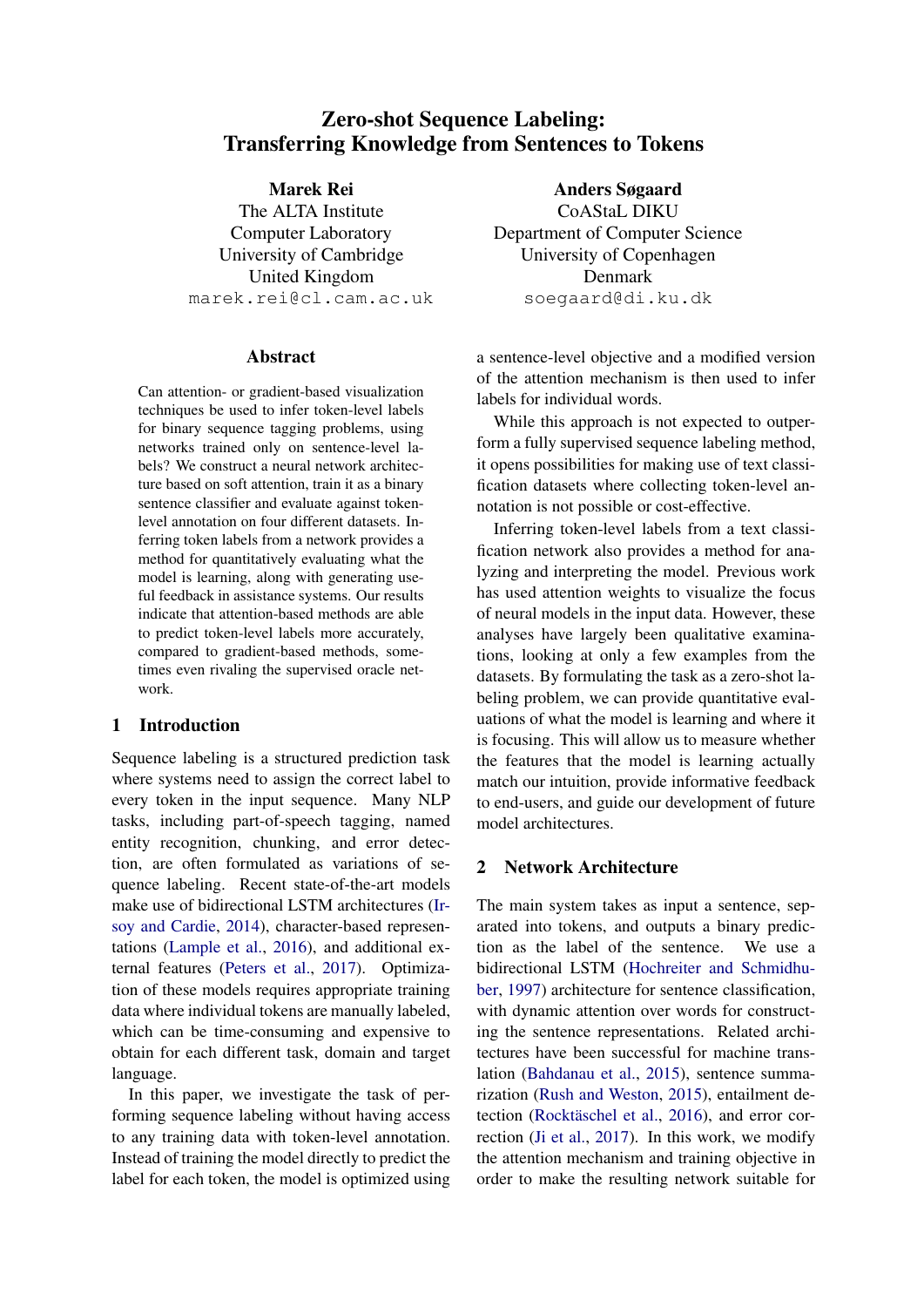also inferring binary token labels, while still performing well as a sentence classifier.

Figure [1](#page-2-0) contains a diagram of the network architecture. The tokens are first mapped to a sequence of word representations  $[w_1, w_2, w_3, ..., w_N]$ , which are constructed as a combination of regular word embeddings and character-based representations, following [Lample et al.](#page-9-0) [\(2016\)](#page-9-0). These word representations are given as input to a bidirectional LSTM which iteratively passes through the sentence in both directions. Hidden representations from each direction are concatenated at every token position, resulting in vectors  $h_i$  that are focused on a specific word but take into account the context on both sides of that word. We also include a transformation with tanh activation, which helps map the information from both directions into a joint feature-space:

$$
\overrightarrow{h_i} = LSTM(w_i, \overrightarrow{h_{i-1}})
$$
 (1)

$$
\overleftarrow{h_i} = LSTM(w_i, \overleftarrow{h_{i+1}}) \tag{2}
$$

<span id="page-1-1"></span>
$$
\widetilde{h_i} = [\overrightarrow{h_i}; \overleftarrow{h_i}] \qquad h_i = \tanh(W_h \widetilde{h_i} + b_h) \quad (3)
$$

where  $W_h$  is a parameter matrix and  $b_h$  is a parameter vector, optimized during training.

Next, we include an attention mechanism that allows the network to dynamically control how much each word position contributes to the combined representation. In most attention-based systems, the attention amount is calculated in reference to some external information. For example, in machine translation the attention values are found based on a representation of the output that has already been generated [\(Bahdanau](#page-8-2) [et al.,](#page-8-2) [2015\)](#page-8-2); in question answering, the attention weights are calculated in reference to the input question [\(Hermann et al.,](#page-8-3) [2015\)](#page-8-3). In our task there is no external information to be used, therefore we predict the attention values directly based on  $h_i$ , by passing it through a separate feedforward layer:

$$
e_i = \tanh(W_e h_i + b_e) \tag{4}
$$

$$
\widetilde{e_i} = W_{\widetilde{e}} e_i + b_{\widetilde{e}} \tag{5}
$$

where  $W_{\tilde{e}}$ ,  $b_{\tilde{e}}$ ,  $W_e$  and  $b_e$  are trainable parameters and  $\tilde{e}_i$  results in a single scalar value. This method is equivalent to calculating the attention weights

in reference to a fixed weight vector, which is optimized during training. [Shen and Lee](#page-9-5) [\(2016\)](#page-9-5) proposed an architecture for dialogue act detection where the attention values are found based on a separate set of word embeddings. We found that the method described above was consistently equivalent or better in development experiments, while requiring a smaller number of parameters.

The values of  $\tilde{e}_i$  are unrestricted and should be normalized before using them for attention, to avoid sentences of different length having representations of different magnitude. The common approach is to use an exponential function to transform the value, and then normalize by the sum of all values in the sentence:

$$
a_i = \frac{exp(\tilde{e}_i)}{\sum_{k=1}^{N} exp(\tilde{e}_k)}
$$
 (6)

<span id="page-1-0"></span>The value  $a_i$  is now in a range  $0 \le a_i \le 1$  and higher values indicate that the word at position  $i$  is more important for predicting the sentence class. The network learns to predict informative values for  $a_i$  based only on the sentence objective, without receiving token-level supervision. Therefore, we can use these attention values at each token in order to infer an unsupervised sequence labeling output.

The method in Equation [6](#page-1-0) is well-suited for applications such as machine translation – the exponential function encourages the attention to prioritize only one word in the sentence, resulting in a word-word alignment. However, the same function is less suitable for our task of unsupervised sequence labeling, as there is no reason to assume that exactly one word has a positive label. An input sentence can contain more than one tagged token, or it can contain no tokens of interest, and this should be reflected in the predictions.

Instead of the exponential function, we make use of the logistic function  $\sigma$  for calculating soft attention weights:

$$
\widetilde{a_i} = \sigma(\widetilde{e_i}) \qquad a_i = \frac{\widetilde{a_i}}{\sum_{k=1}^N \widetilde{a_k}} \qquad (7)
$$

where each  $\tilde{a}_i$  has an individual value in the range  $0 \leq \tilde{a}_i \leq 1$  and  $a_i$  is normalized to sum up to 1 over all values in the sentence. The normalized weights  $a_i$  are used for combining the contextconditioned hidden representations from Equation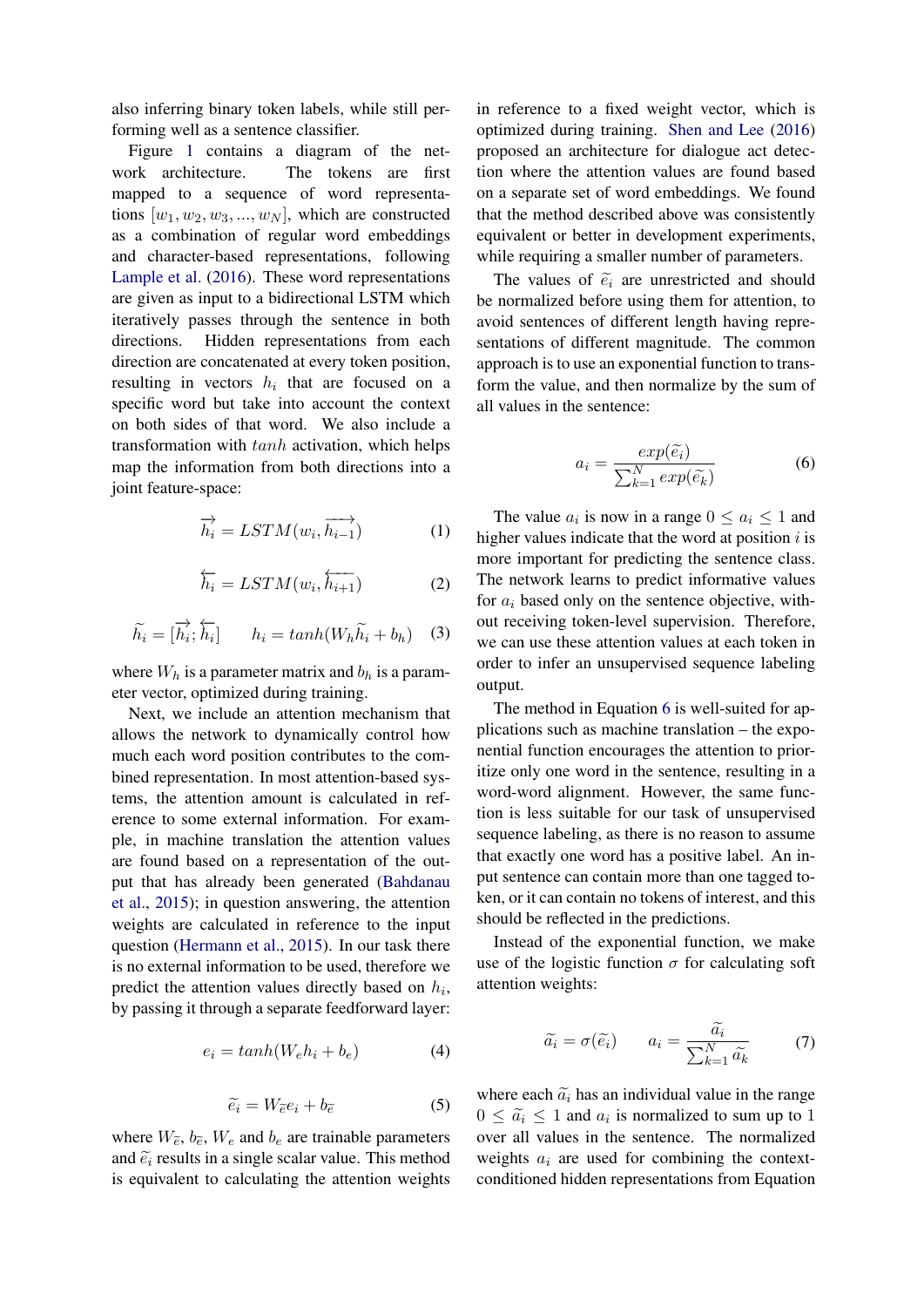

<span id="page-2-0"></span>Figure 1: The neural network architecture for zero-shot sequence labeling. The soft attention values  $a_i$  are used for weighting hidden representations  $h_i$  as well as providing a binary label for each token. The network is only optimized through the sentence classification objective, predicting the sentence-level label y.

[3](#page-1-1) into a single sentence representation:

$$
c = \sum_{i=1}^{N} a_i h_i \tag{8}
$$

In addition, we can use the pre-normalization value  $\tilde{a}_i$  as a score for sequence labeling, with a natural decision boundary of  $0.5$  – higher values indicate that the token at position  $i$  is important and should be labeled positive, whereas lower values suggest the token is largely ignored for sentence classification and can receive a negative label. Attention weights with sigmoid activation have been shown to also improve performance on classification tasks [\(Shen and Lee,](#page-9-5) [2016\)](#page-9-5), which indicates that this architecture has the benefit of being both accurate and interpretable on the token level.

Finally, we pass the sentence representation  $c$ through a feedforward layer and predict a binary label for the overall sentence:

$$
d = \tanh(W_d c + b_d) \tag{9}
$$

$$
y = \sigma(W_y d + b_y) \tag{10}
$$

where  $d$  is a sentence vector and  $y$  is a single value between  $0 \leq y \leq 1$ , with values higher than 0.5 indicating a positive class and lower values indicating a negative prediction.

<span id="page-2-3"></span>In order to optimize the model, we use several different loss functions. The first is the squared loss which optimizes the sentence-level score prediction to match the gold label in the annotation:

$$
L_1 = \sum_{j} (y^{(j)} - \tilde{y}^{(j)})^2 \tag{11}
$$

where  $y^{(j)}$  is the predicted score for the j-th sentence, and  $\tilde{y}^{(j)}$  is the true binary label  $(0, 1)$  for the  $i$ -th sentence.

In addition, we want to encourage the model to learn high-quality token-level labels as part of the attention weights. While the model does not have access to token-level annotation during training, there are two constraints that we can take advantage of:

- 1. Only some, but not all, tokens in the sentence can have a positive label.
- 2. There are positive tokens in a sentence only if the overall sentence is positive.

<span id="page-2-1"></span>We can then construct loss functions that encourage the model to optimize for these constraints:

$$
L_2 = \sum_j (min_i(\widetilde{a_i}) - 0)^2 \tag{12}
$$

$$
L_3 = \sum_j (max_i(\widetilde{a_i}) - \widetilde{y}^{(j)})^2 \tag{13}
$$

<span id="page-2-2"></span>where  $min_i(\tilde{a}_i)$  is the minimum value of all the attention weights in the sentence and  $max_i(\tilde{a}_i)$ is the corresponding maximum value. Equation [12](#page-2-1) optimizes the minimum unnormalized attention weight in a sentence to be 0, satisfying the constraint that all tokens in a sentence should not have a positive token-level label. Equation [13](#page-2-2) then optimizes for the maximum unnormalized attention weight in a sentence to be equal to the gold label for that sentence, which is either 0 or 1, incentivizing the network to only assign large attention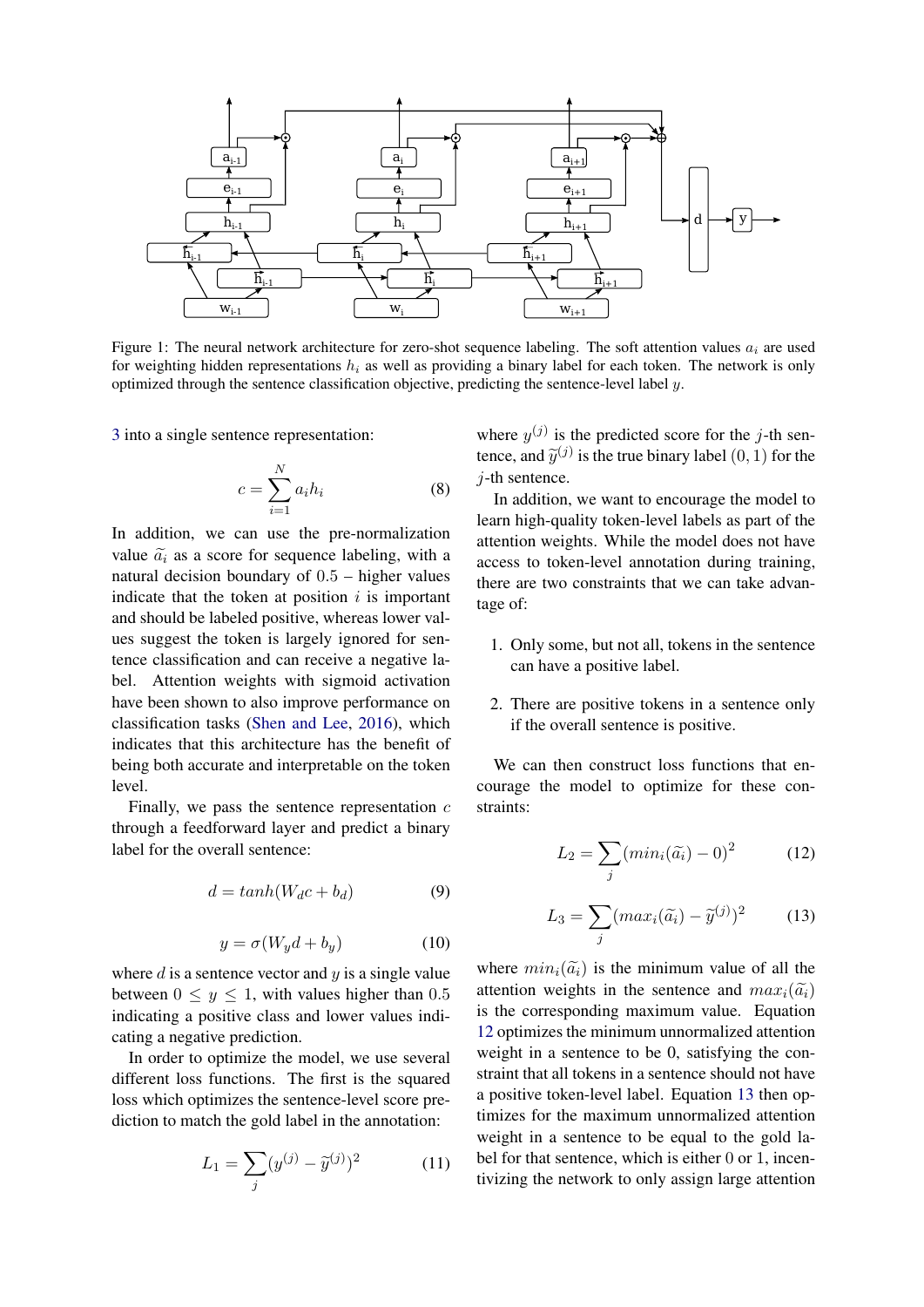weights to tokens in positive sentences. These objectives do not provide the model with additional information, but serve to push the attention scores to a range that is suitable for binary classification.

We combine all of these loss objectives together for the main optimization function:

$$
L = L_1 + \gamma (L_2 + L_3) \tag{14}
$$

where  $\gamma$  is used to control the importance of the auxiliary objectives.

## 3 Alternative Methods

We compare the attention-based system for inferring sequence labeling with 3 alternative methods.

#### <span id="page-3-1"></span>3.1 Labeling Through Backpropagation

We experiment with an alternative method for inducing token-level labels, based on visualization methods using gradient analysis. Research in computer vision has shown that interpretable visualizations of convolutional networks can be obtained by analyzing the gradient after a single backpropagation pass through the network [\(Zeiler](#page-9-6) [and Fergus,](#page-9-6) [2014\)](#page-9-6). [Denil et al.](#page-8-4) [\(2014\)](#page-8-4) extended this approach to natural language processing, in order to find and visualize the most important sentences in a text. Recent work has also used the gradient-based approach for visualizing the decisions of text classification models on the token level [\(Li et al.,](#page-9-7) [2016;](#page-9-7) [Alikaniotis et al.,](#page-8-5) [2016\)](#page-8-5). In this section we propose an adaptation that can be used for sequence labeling tasks.

We first perform a forward pass through the network and calculate the predicted sentence-level score y. Next, we define a pseudo-label  $y^* = 0$ , regardless of the true label of the sentence. We then calculate the gradient of the word representation  $w_i$  with respect to the loss function using this pseudo-label:

$$
g_i = \frac{\partial L_1}{\partial w_i}\Big|_{(y^*,y)}\tag{15}
$$

where  $L_1$  is the squared loss function from Equa-tion [11.](#page-2-3) The magnitude of  $g_i$ ,  $|g_i|$  can now be used as an indicator of how important that word is for the positive class. The intuition behind this approach is that the magnitude of the gradient indicates which individual words need to be changed the most in order to make the overall label of the sentence negative. These are the words that are

contributing most towards the positive class and should be labeled as such individually.

An obstacle in using this score for sequence labeling comes from the fact that there is no natural decision boundary between the two classes. The magnitude of the gradient is not constrained to a specific range and can vary quite a bit depending on the sentence length and the predicted sentencelevel score. In order to map this magnitude to a decision, we analyze the distribution of magnitudes in a sentence. Intuitively, we want to detect outliers – scores that are larger than expected. Therefore, we map all the magnitudes in a sentence to a Gaussian distribution and set the decision boundary at 1.5 standard deviations. Any word that has a gradient magnitude higher than that will be tagged with a positive class for sequence labeling. If all the magnitudes in a sentence are very similar, none of them will cross this threshold and therefore all words will be labeled as negative.

We calculate the gradient magnitude using the same network architecture as described in Section [2,](#page-0-0) at word representation  $w_i$  after the character-based features have been included. The attention-based architecture is not necessary for this method, therefore we also report results using a more traditional bidirectional LSTM, concatenating the last hidden states from both directions and using the result as a sentence representation for the main objective.

#### <span id="page-3-0"></span>3.2 Relative Frequency Baseline

The system for producing token-level predictions based on sentence-level training data does not necessarily need to be a neural network. As the initial experiment, we trained a Naive Bayes classifier with n-gram features on the annotated sentences and then used it to predict a label only based on a window around the target word. However, this did not produce reliable results – since the classifier is trained on full sentences, the distribution of features is very different and does not apply to a window of only a few words.

Instead, we calculate the relative frequency of a feature occurring in a positive sentence, normalized by the overall frequency of the feature, and calculate the geometric average over all features that contain a specific word:

$$
r_k = \frac{c(X_k = 1, Y = 1)}{\sum_{z \in (0,1)} c(X_k = 1, Y = z)} \tag{16}
$$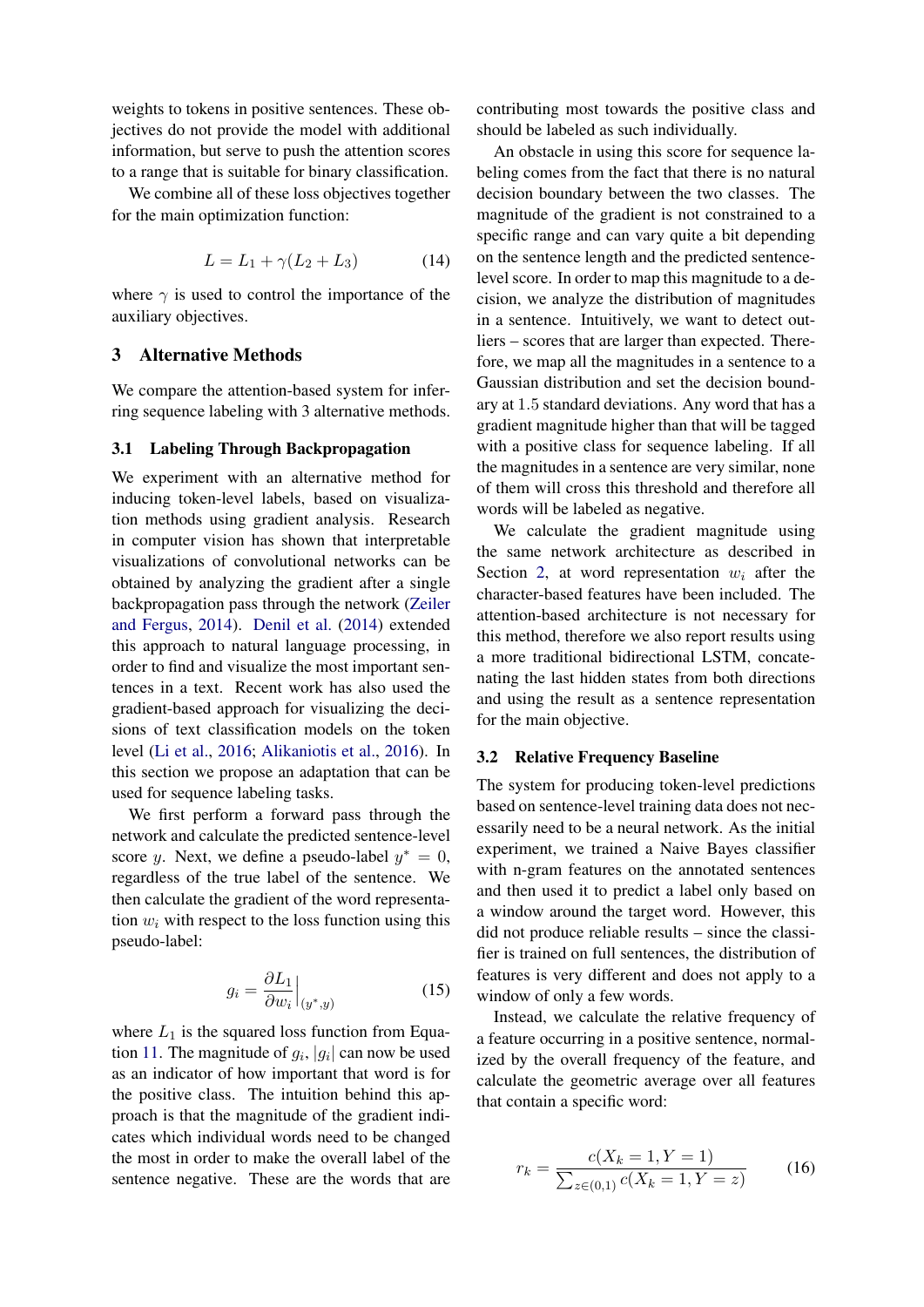$$
score_i = \sqrt{|F_i|} \sqrt{\prod_{k \in F_i} r_k} \tag{17}
$$

where  $c(X_k = 1, Y = 1)$  is the number of times feature  $k$  is present in a sentence with a positive label,  $F_i$  is the set of n-gram features present in the sentence that involve the  $i$ -th word in the sentence, and  $score_i$  is the token-level score for the *i*-th token in the sentence. We used unigram, bigram and trigram features, with extra special tokens to mark the beginning and end of a sentence.

This method will assign a high score to tokens or token sequences that appear more often in sentences which receive a positive label. While it is not able to capture long-distance context, it can memorize important keywords from the training data, such as modal verbs for uncertainty detection or common spelling errors for grammatical error detection.

#### <span id="page-4-0"></span>3.3 Supervised Sequence Labeling

Finally, we also report the performance of a supervised sequence labeling model on the same tasks. This serves as an indicator of an upper bound for a given dataset – how well the system is able to detect relevant tokens when directly optimized for sequence labeling and provided with token-level annotation.

We construct a bidirectional LSTM tagger, following the architectures from [Irsoy and Cardie](#page-8-0) [\(2014\)](#page-8-0), [Lample et al.](#page-9-0) [\(2016\)](#page-9-0) and [Rei](#page-9-8) [\(2017\)](#page-9-8). Character-based representations are concatenated with word embeddings, passed through a bidirectional LSTM, and the hidden states from both direction are concatenated. Based on this, a probability distribution over the possible labels is predicted and the most probable label is chosen for each word. While [Lample et al.](#page-9-0) [\(2016\)](#page-9-0) used a CRF on top of the network, we exclude it here as the token-level scores coming from that network do not necessarily reflect the individual labels, since the best label sequence is chosen globally based on the combined sentence-level score. The supervised model is optimized by minimizing cross-entropy, training directly on the token-level annotation.

#### 4 Datasets

We evaluate the performance of zero-shot sequence labeling on 3 different datasets. In each experiment, the models are trained using

only sentence-level annotation and then evaluated based on token-level annotation.

#### 4.1 CoNLL 2010 Uncertainty Detection

The CoNLL 2010 shared task [\(Farkas et al.,](#page-8-6) [2010\)](#page-8-6) investigated the detection of uncertainty in natural language texts. The use of uncertain language (also known as hedging) is a common tool in scientific writing, allowing scientists to guide research beyond the evidence without overstating what follows from their work. [Vincze et al.](#page-9-9) [\(2008\)](#page-9-9) showed that 19.44% of sentences in the biomedical papers of the BioScope corpus contain hedge cues. Automatic detection of these cues is important for downstream tasks such as information extraction and literature curation, as typically only definite information should be extracted and curated.

The dataset is annotated for both hedge cues (keywords indicating uncertainty) and scopes (the area of the sentence where the uncertainty applies). The cues are not limited to single tokens, and can also consist of several disjoint tokens (for example, *"either ... or ..."*). An example sentence from the dataset, with bold font indicating the hedge cue and curly brackets marking the scope of uncertainty:

Although IL-1 has been reported to contribute to Th17 differentiation in mouse and man, it remains to be determined {whether therapeutic targeting of IL-1 will substantially affect IL-17 in RA }.

The first subtask in CoNLL 2010 was to detect any uncertainty in a sentence by predicting a binary label. The second subtask required the detection of all the individual cue tokens and the resolution of their scope. In our experiments, we train the system to detect sentence-level uncertainty, use the architecture to infer the token-level labeling and evaluate the latter on the task of detecting uncertainty cues. Since the cues are defined as keywords that indicate uncertainty, we would expect the network to detect and prioritize attention on these tokens. We use the train/test data from the second task, which contains the token-level annotation needed for evaluation, and randomly separate 10% of the training data for development.

### 4.2 FCE Error Detection

Error detection is the task of identifying tokens which need to be edited in order to produce a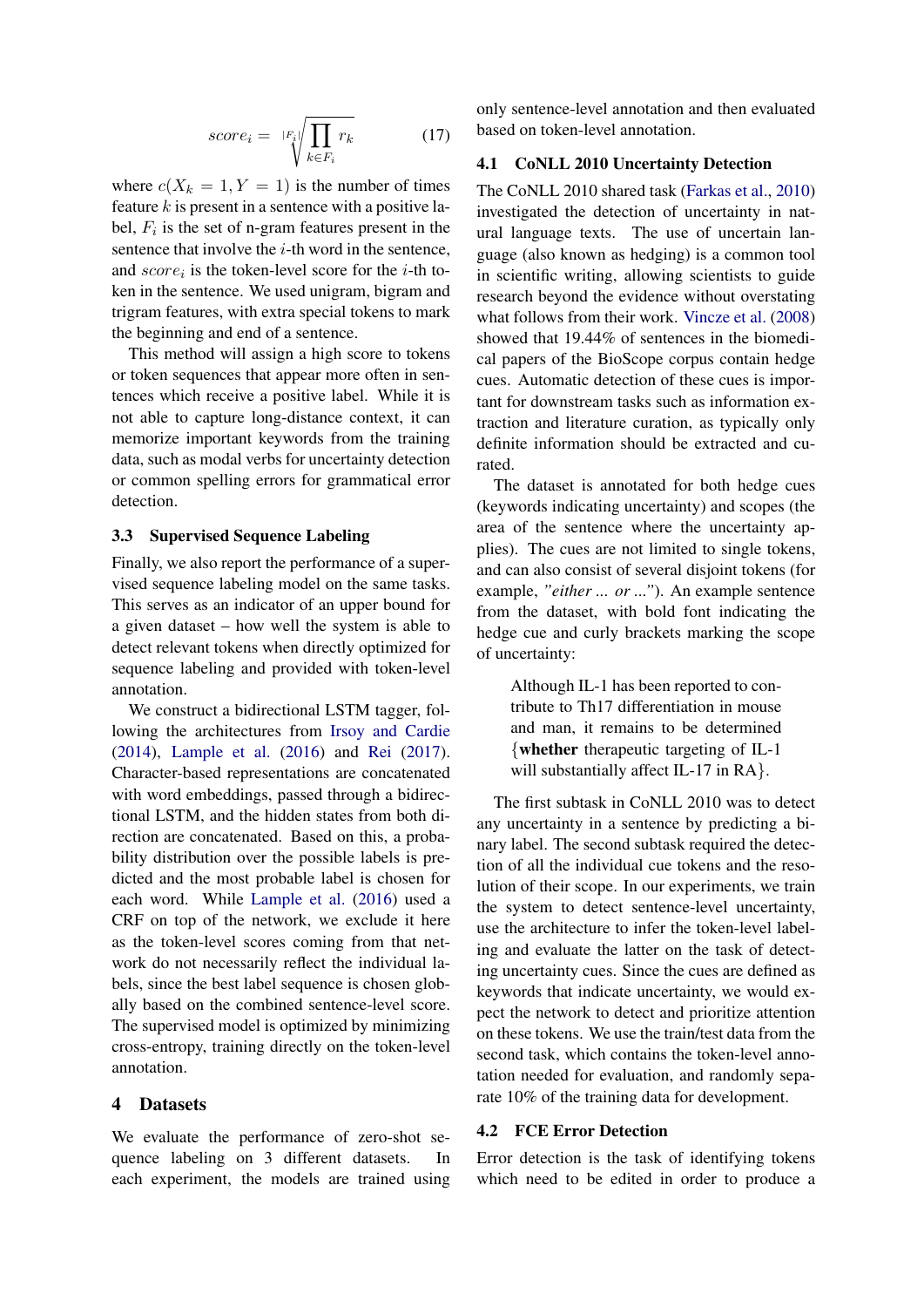|                                                  | CoNLL 2010               |  |                        |  | <b>FCE</b>                   |                          |  |  |                                |  |
|--------------------------------------------------|--------------------------|--|------------------------|--|------------------------------|--------------------------|--|--|--------------------------------|--|
|                                                  | Sent $F_1$ MAP P R $F_1$ |  |                        |  |                              | Sent $F_1$ MAP P R $F_1$ |  |  |                                |  |
| Supervised   - 96.54 78.92 79.41 79.08   -       |                          |  |                        |  |                              |                          |  |  | 59.13 49.15 26.96 34.76        |  |
| Relative freq   - 81.78 15.94 <b>79.98</b> 26.59 |                          |  |                        |  |                              |                          |  |  | 37.75 14.37 <b>86.36</b> 24.63 |  |
| <b>LSTM-LAST-BP</b>                              |                          |  |                        |  | 84.42 77.90 7.16 66.64 12.92 | 85.10                    |  |  | 46.12 29.49 16.07 20.80        |  |
| <b>LSTM-ATTN-BP</b>                              | 84.94                    |  | 80.38 9.13 71.42 16.18 |  |                              | 85.14                    |  |  | 44.52 27.62 17.81 21.65        |  |
| LSTM-ATTN-SW                                     | 84.94                    |  |                        |  | 87.86 77.48 69.54 73.26      | 85.14                    |  |  | 47.79 28.04 29.91 28.27        |  |

<span id="page-5-0"></span>Table 1: Results for different system configurations on the CoNLL 2010 and FCE datasets. Reporting sentencelevel  $F_1$ , token-level Mean Average Precision (MAP), and token-level precision/recall/ $F_1$ .

grammatically correct sentence. The task has numerous applications for writing improvement and assessment, and recent work has focused on error detection as a supervised sequence labeling task [\(Rei and Yannakoudakis,](#page-9-10) [2016;](#page-9-10) [Kaneko et al.,](#page-9-11) [2017;](#page-9-11) [Rei,](#page-9-8) [2017\)](#page-9-8).

Error detection can also be performed on the sentence level – detecting whether the sentence needs to be edited or not. [Andersen et al.](#page-8-7) [\(2013\)](#page-8-7) described a practical tutoring system that provides sentence-level feedback to language learners. The 2016 shared task on Automated Evaluation of Scientific Writing [\(Daudaravicius et al.,](#page-8-8) [2016\)](#page-8-8) also required participants to return binary predictions on whether the input sentence needs to be corrected.

We evaluate our system on the First Certificate in English (FCE, [Yannakoudakis et al.](#page-9-12) [\(2011\)](#page-9-12)) dataset, containing error-annotated short essays written by language learners. While the original corpus is focused on aligned corrections, [Rei and](#page-9-10) [Yannakoudakis](#page-9-10) [\(2016\)](#page-9-10) converted the dataset to a sequence labeling format, which we make use of here. An example from the dataset, with bold font indicating tokens that have been annotated as incorrect given the context:

When the show started the person who was acting it was not Danny Brook and he seemed not to be an actor.

We train the network as a sentence-level error detection system, returning a binary label and a confidence score, and also evaluate how accurately it is able to recover the locations of individual errors on the token level.

#### 4.3 SemEval Sentiment Detection in Twitter

SemEval has been running a series of popular shared tasks on sentiment analysis in text from social media [\(Nakov et al.,](#page-9-13) [2013;](#page-9-13) [Rosenthal et al.,](#page-9-14) [2014,](#page-9-14) [2015\)](#page-9-15). The competitions have included various subtasks, of which we are interested in two: Task A required the polarity detection of individual phrases in a tweet, and Task B required sentiment detection of the tweet as a whole. A single tweet could contain both positive and negative phrases, regardless of its overall polarity, and was therefore separately annotated on the tweet level.

In the following example from the dataset, negative phrases are indicated with a bold font and positive phrases are marked with italics, whereas the overall sentiment of the tweet is annotated as negative:

They may *have* a *SuperBowl* in Dallas, but Dallas ain't winning a SuperBowl. Not with that quarterback and owner. @S4NYC @RasmussenPoll

Sentiment analysis is a three-way task, as the system needs to differentiate between positive, negative and neutral sentences. Our system relies on a binary signal, therefore we convert this dataset into two binary tasks – one aims to detect positive sentiment, the other focuses on negative sentiment. We train the system as a sentiment classifier, using the tweet-level annotation, and then evaluate the system on recovering the individual positive or negative tokens. We use the train/dev/test splits of the original SemEval 2013 Twitter dataset, which contains phrase-level sentiment annotation.

#### 5 Implementation Details

During pre-processing, tokens are lowercased while the character-level component still retains access to the capitalization information. Word embeddings were set to size 300, pre-loaded from publicly available Glove [\(Pennington et al.,](#page-9-16) [2014\)](#page-9-16)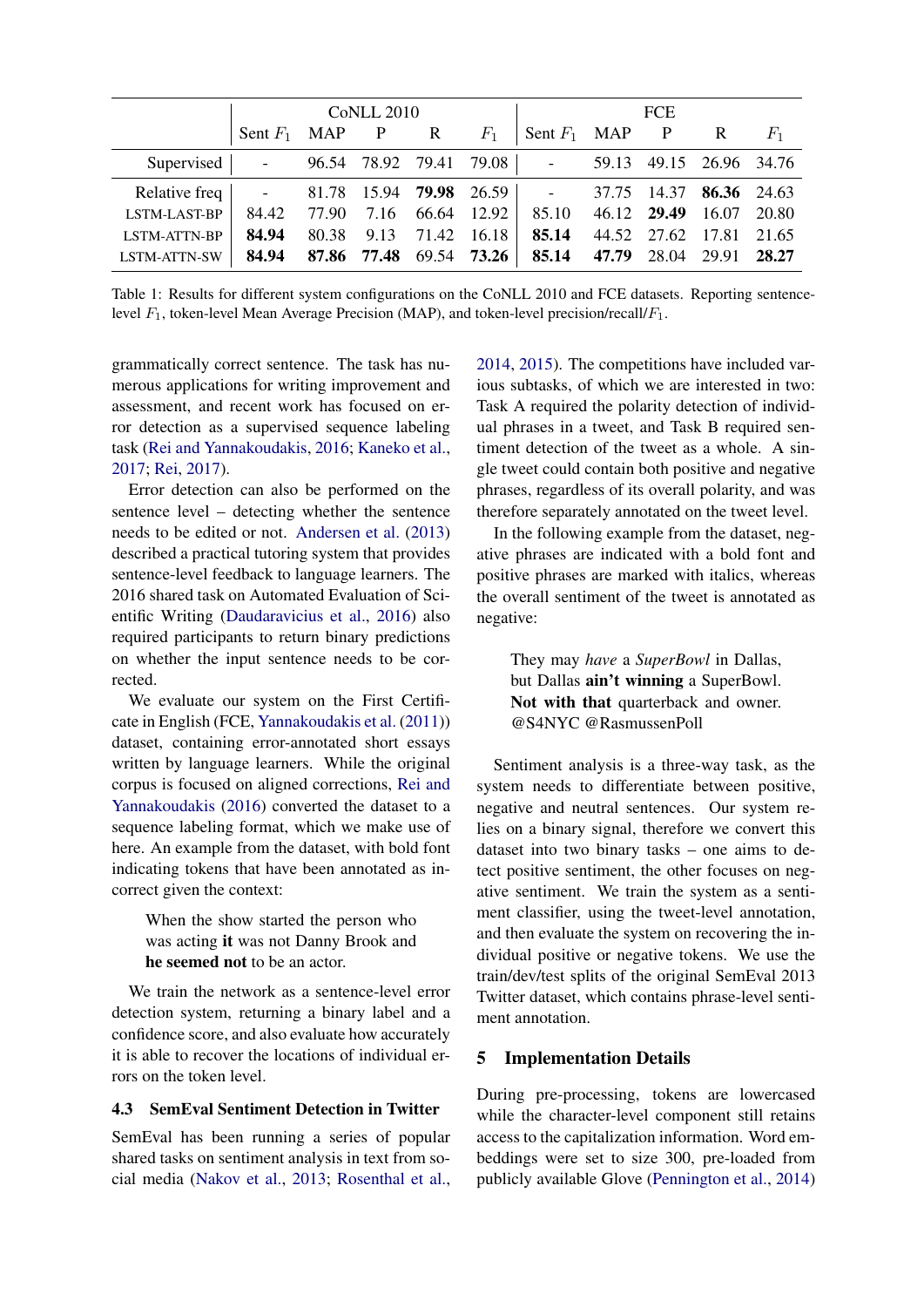|                                           | SemEval Negative<br>and the state of the state of |       |      |                   | SemEval Positive  |                    |       |                         |                   |       |
|-------------------------------------------|---------------------------------------------------|-------|------|-------------------|-------------------|--------------------|-------|-------------------------|-------------------|-------|
|                                           | Sent $F_1$ MAP P R                                |       |      |                   | $F_1$             | Sent $F_1$ MAP P R |       |                         |                   | $F_1$ |
| Supervised   - 67.70 31.79 44.66 37.02    |                                                   |       |      |                   |                   | المستوفي والمنابذ  | 67.41 |                         | 36.27 50.71 42.24 |       |
| Relative freq   - 44.15 17.39 15.67 16.48 |                                                   |       |      |                   |                   |                    |       | 47.64 13.39 54.69 21.51 |                   |       |
| LSTM-LAST-BP                              | 53.65                                             | 43.02 | 8.33 | 28.41 12.88       |                   | 70.83              |       | 49.06 17.66 35.06 23.48 |                   |       |
| <b>LSTM-ATTN-BP</b>                       | 55.83                                             | 50.96 |      |                   | 11.55 31.54 16.90 | 71.26              |       | 53.89 23.45 34.53 27.92 |                   |       |
| LSTM-ATTN-SW                              | 55.83                                             | 54.37 |      | 29.41 14.40 19.23 |                   | 71.26              |       | 56.45 37.19 25.96 30.45 |                   |       |

<span id="page-6-1"></span>Table 2: Results for different system configurations on the SemEval Twitter sentiment dataset, separated into positive and negative sentiment detection. Reporting sentence-level  $F_1$ , token-level Mean Average Precision (MAP), and token-level precision/recall/ $F_1$ .

embeddings and fine-tuned during training. Character embeddings were set to size 100. The recurrent layers in the character-level component have hidden layers in the entitieted fever component  $\frac{1}{h_i}$  and hidden layers of size 100; the hidden layers  $\overrightarrow{h_i}$  and  $\frac{h}{h_i}$  are size 300. The hidden combined representation  $h_i$  was set to size 200, and the attention weight layer  $e_i$  was set to size 100. Parameter  $\gamma$  was set to 0.01 based on development experiments.

The model was implemented using Tensorflow [\(Abadi et al.,](#page-8-9) [2016\)](#page-8-9). The network weights were randomly initialized using the uniform Glorot initialization method [\(Glorot and Bengio,](#page-8-10) [2010\)](#page-8-10) and optimization was performed using AdaDelta [\(Zeiler,](#page-9-17) [2012\)](#page-9-17) with learning rate 1.0. Dropout [\(Srivastava et al.,](#page-9-18) [2014\)](#page-9-18) with probability 0.5 was applied to word representations  $w_i$  and the composed representations  $h_i$  after the LSTMs. The training was performed in batches of 32 sentences. Sentence-level performance was observed on the development data and the training was stopped if performance did not improve for 7 epochs. The best overall model on the development set was then used to report performance on the test data, both for sentence classification and sequence labeling. In order to avoid random outliers, we performed each experiment with 5 random seeds and report here the averaged results.

The code used for performing these experi-ments is made available online.<sup>[1](#page-6-0)</sup>

### 6 Evaluation

Results for the experiments are presented in Tables [1](#page-5-0) and [2.](#page-6-1) We first report the sentence-level F-measure in order to evaluate the performance on the general text classification objective. Next, we report the Mean Average Precision (MAP) at returning the active/positive tokens. This measure rewards systems that assign higher scores to positive tokens as opposed to negative ones, evaluating this as a ranking problem. It disregards a specific classification threshold and therefore provides a more fair evaluation towards systems that could be improved simply by choosing a different decision boundary. Finally, we also report token-level precision, recall and F-measure for evaluating the accuracy of this model as a sequence labeler.[2](#page-6-2)

We report five different system configurations: Relative freq is the n-gram based approach described in Section [3.2.](#page-3-0) Supervised is the fully supervised sequence labeling system described in Section [3.3.](#page-4-0) LSTM-LAST-BP is using the last hidden states from the word-level LSTMs for constructing a sentence representation, and the backpropagation-based method from Section [3.1](#page-3-1) for inducing token labels. LSTM-ATTN-BP is using the attention-based network architecture together with the backpropagation-based labeling method. LSTM-ATTN-SW is the method described in Section [2,](#page-0-0) using soft attention weights for sequence labeling and additional objectives for optimizing the network.

The method using attention weights achieves the best performance on all datasets, compared to other methods not using token-level supervision. On the CoNLL 2010 uncertainty detection dataset the system reaches 73.26% F-score, which is 93% of the supervised upper bound. The alternative methods using backpropagation and relative fre-

<span id="page-6-0"></span><sup>1</sup> http://www.marekrei.com/projects/mltagger

<span id="page-6-2"></span> $2$ The CoNLL 2010 shared task on uncertainty detection comes with an official scorer which requires additional steps and the detection of both cues and scopes, whereas the binary labels from the zero-shot systems are not directly applicable to this format. Similarly, error detection is commonly evaluated using  $F_{0.5}$ , which is motivated by end-user experience, but in this case we wish to specifically measure the tagging accuracy. Therefore we use the regular  $F_1$  score as the main evaluation metric for both of these tasks.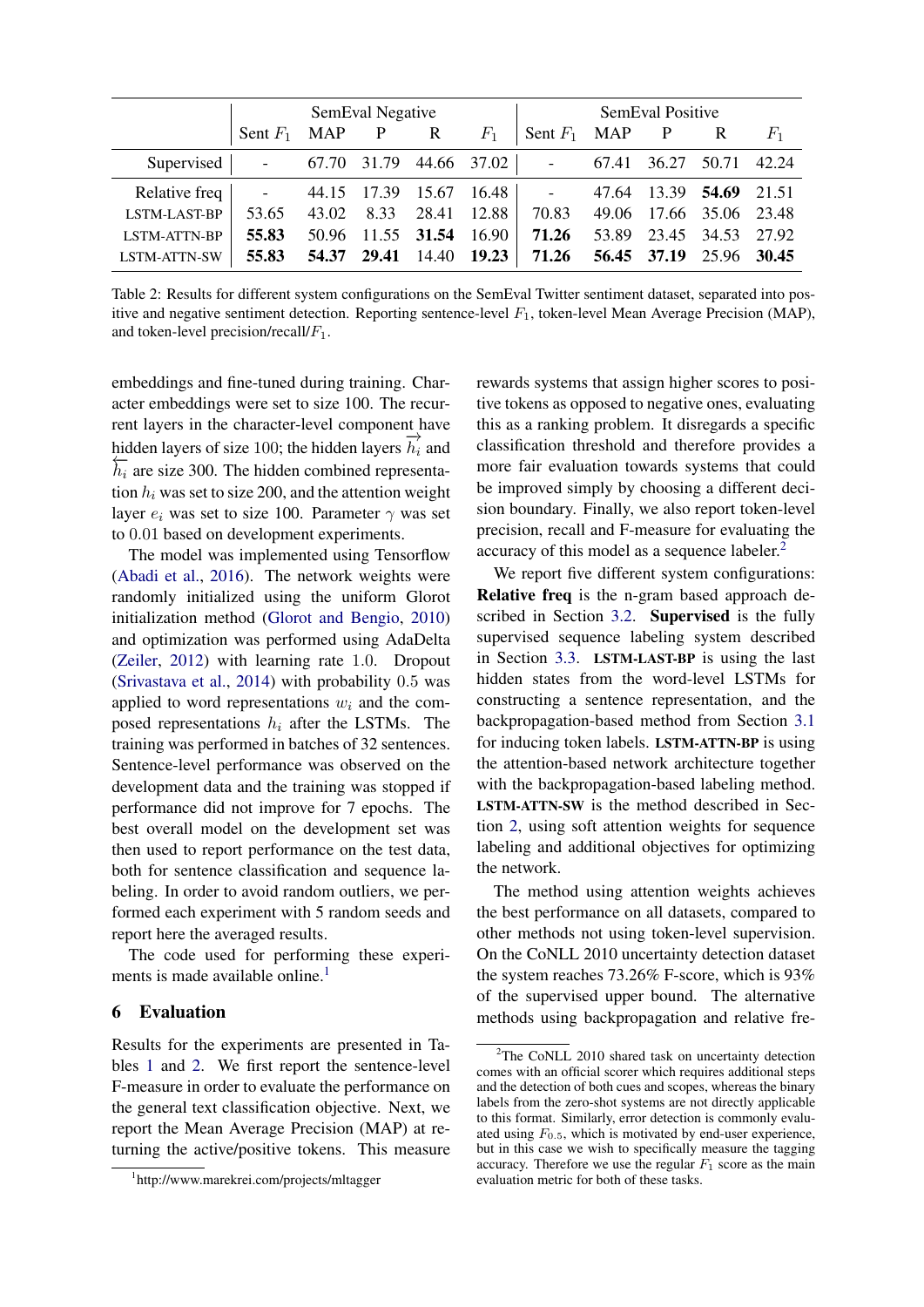

<span id="page-7-0"></span>Figure 2: Example output from each of the zero-shot sequence labeling models, trained on 4 different tasks. U: uncertainty detection, E: error detection, N: negative sentiment detection, P: positive sentiment detection. Darker blue indicates higher predicted values.

quency achieve high recall values, but comparatively lower precision. On the FCE dataset, the F-score is considerably lower at 28.27% – this is due to the difficulty of the task and the supervised system also achieves only 34.76%. The attentionbased system outperforms the alternatives on both of the SemEval evaluations. The task of detecting sentiment on the token level is quite difficult overall as many annotations are context-specific and require prior knowledge. For example, in order to correctly label the phrase *"have Superbowl"* as positive, the system will need to understand that organizing the Superbowl is a positive event for the city.

Performance on the sentence-level classification task is similar for the different architectures on the CoNLL 2010 and FCE datasets, whereas the composition method based on attention obtains an advantage on the SemEval datasets. Since the latter architecture achieves competitive performance and also allows for attention-based token labeling, it appears to be the better choice. Analysis of the token-level MAP scores shows that the attention-based sequence labeling model achieves the best performance even when ignoring classification thresholds and evaluating the task through ranking.

Figure [2](#page-7-0) contains example outputs from the attention-based models, trained on each of the four datasets. In the first example, the uncertainty detector correctly picks up *"would appreciate if"* and *"possible"*, and the error detection model focuses most on the misspelling *"Definetely"*. Both the positive and negative sentiment models have assigned a high weight to the word *"disappointing"*, which is something we observed in other examples as well. The system will learn to focus on phrases that help it detect positive sentiment, but the presence of negative sentiment provides implicit evidence that the overall label is likely not positive. This is a by-product of the 3-way classification task and future work could investigate methods for extending zero-shot classification to better match this requirement.

In the second example, the system correctly labels the phrase *"what would be suitable?"* as uncertain, and part of the phrase *"I'm not really sure"* as negative. It also labels *"specifying"* as an error, possibly expecting a comma before it. In the third example, the error detection model labels *"Internet"* for the missing determiner, but also captures a more difficult error in *"depended"*,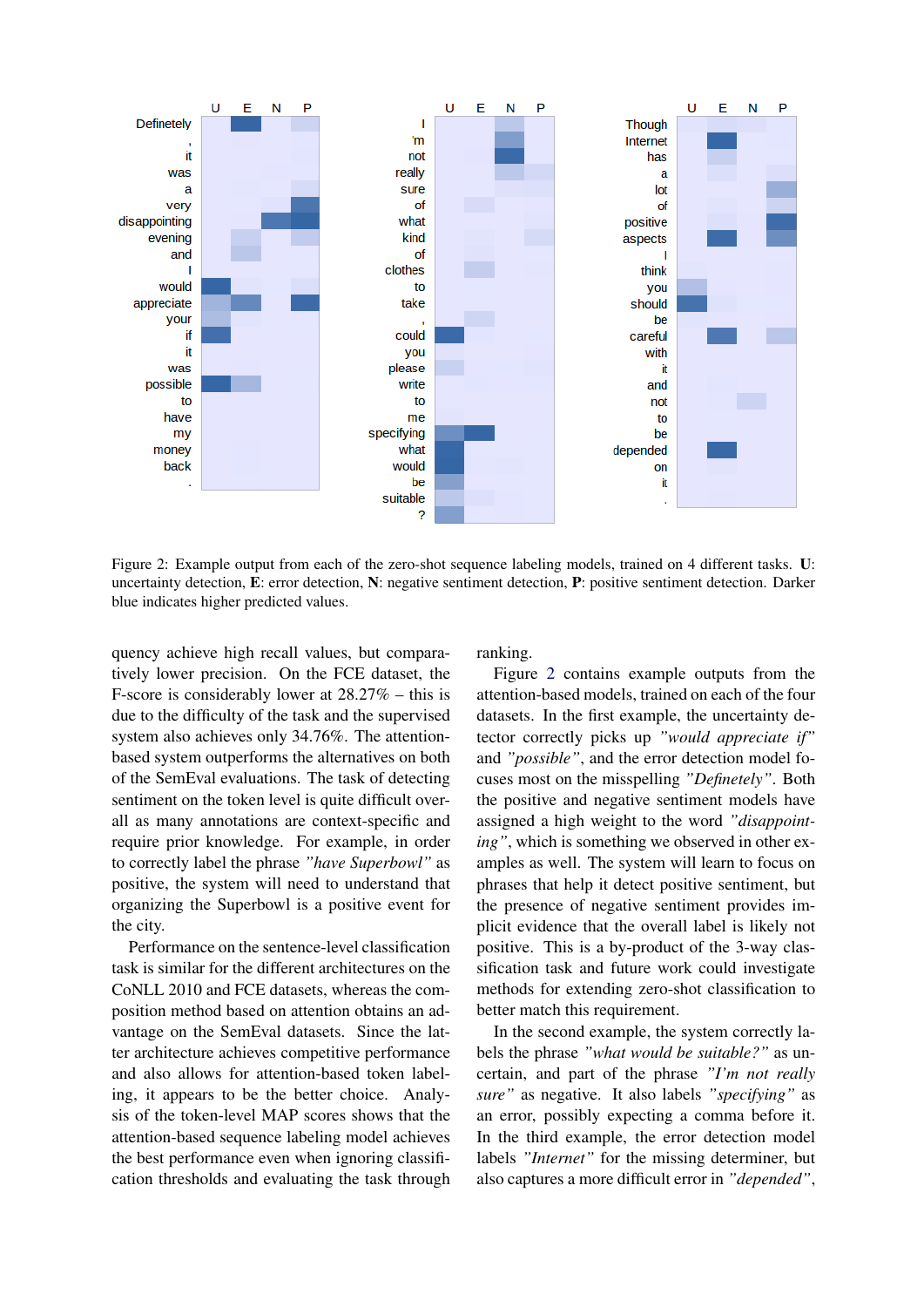which is an incorrect form of the word given the context.

## 7 Conclusion

We investigated the task of performing sequence labeling without having access to any training data with token-level annotation. The proposed model is optimized as a sentence classifier and an attention mechanism is used for both composing the sentence representations and inferring individual token labels. Several alternative models were compared on three tasks – uncertainty detection, error detection and sentiment detection.

Experiments showed that the zero-shot labeling system based on attention weights achieved the best performance on all tasks. The model is able to automatically focus on the most salient areas of the sentence, and additional objective functions along with the soft attention mechanism encourage it to also perform well as a sequence labeler. The zero-shot labeling task can provide a quantitative evaluation of what the model is learning, along with offering a low-cost method for creating sequence labelers for new tasks, domains and languages.

## Acknowledgments

We would like to thank the NVIDIA Corporation for the donation of the Titan GPU that was used for this research. Anders Søgaard was partially funded by the ERC Starting Grant LOWLANDS No. 313695.

## References

- <span id="page-8-9"></span>Martín Abadi, Ashish Agarwal, Paul Barham, Eugene Brevdo, Zhifeng Chen, Craig Citro, Greg S. Corrado, Andy Davis, Jeffrey Dean, Matthieu Devin, Sanjay Ghemawat, Ian Goodfellow, Andrew Harp, Geoffrey Irving, Michael Isard, Yangqing Jia, Rafal Jozefowicz, Lukasz Kaiser, Manjunath Kudlur, Josh Levenberg, Dan Mane, Rajat Monga, Sherry Moore, Derek Murray, Chris Olah, Mike Schuster, Jonathon Shlens, Benoit Steiner, Ilya Sutskever, Kunal Talwar, Paul Tucker, Vincent Vanhoucke, Vijay Vasudevan, Fernanda Viegas, Oriol Vinyals, Pete Warden, Martin Wattenberg, Martin Wicke, Yuan Yu, and Xiaoqiang Zheng. 2016. [TensorFlow: Large-](https://doi.org/10.1038/nn.3331)[Scale Machine Learning on Heterogeneous Dis](https://doi.org/10.1038/nn.3331)[tributed Systems.](https://doi.org/10.1038/nn.3331) *Arxiv preprint arXiv:1603.04467* <https://doi.org/10.1038/nn.3331>.
- <span id="page-8-5"></span>Dimitrios Alikaniotis, Helen Yannakoudakis, and Marek Rei. 2016. Automatic Text Scoring Using Neural Networks. *Proceedings of the 54th Annual*

*Meeting of the Association for Computational Linguistics* .

- <span id="page-8-7"></span>Øistein E. Andersen, Helen Yannakoudakis, Fiona Barker, and Tim Parish. 2013. [Developing](http://www.aclweb.org/anthology/W13-1704) [and testing a self-assessment and tutoring sys](http://www.aclweb.org/anthology/W13-1704)[tem.](http://www.aclweb.org/anthology/W13-1704) *Proceedings of the Eighth Workshop on Innovative Use of NLP for Building Educational Applications* [http://www.aclweb.](http://www.aclweb.org/anthology/W13-1704) [org/anthology/W13-1704](http://www.aclweb.org/anthology/W13-1704).
- <span id="page-8-2"></span>Dzmitry Bahdanau, Kyunghyun Cho, and Yoshua Bengio. 2015. [Neural Machine Translation](https://doi.org/10.1146/annurev.neuro.26.041002.131047) [by Jointly Learning to Align and Translate.](https://doi.org/10.1146/annurev.neuro.26.041002.131047) In *International Conference on Learning Representations*. [https://doi.org/10.1146/](https://doi.org/10.1146/annurev.neuro.26.041002.131047) [annurev.neuro.26.041002.131047](https://doi.org/10.1146/annurev.neuro.26.041002.131047).
- <span id="page-8-8"></span>Vidas Daudaravicius, Rafael E Banchs, Elena Volodina, and Courtney Napoles. 2016. A Report on the Automatic Evaluation of Scientific Writing Shared Task. *Proceedings of the 11th Workshop on Innovative Use of NLP for Building Educational Applications* pages 53–62.
- <span id="page-8-4"></span>Misha Denil, Alban Demiraj, Nal Kalchbrenner, Phil Blunsom, and Nando de Freitas. 2014. [Modelling,](http://arxiv.org/abs/1406.3830) [Visualising and Summarising Documents with a](http://arxiv.org/abs/1406.3830) [Single Convolutional Neural Network.](http://arxiv.org/abs/1406.3830) In *Arxiv preprint arXiv:1406.3830*. [http://arxiv.](http://arxiv.org/abs/1406.3830) [org/abs/1406.3830](http://arxiv.org/abs/1406.3830).
- <span id="page-8-6"></span>Richárd Farkas, Veronika Vincze, György Móra, János Csirik, and György Szarvas. 2010. [The CoNLL-](http://dl.acm.org/citation.cfm?id=1870535.1870536)[2010 shared task: learning to detect hedges and](http://dl.acm.org/citation.cfm?id=1870535.1870536) [their scope in natural language text.](http://dl.acm.org/citation.cfm?id=1870535.1870536) In *Proceedings of the Fourteenth Conference on Computational Natural Language Learning*. Association for Computational Linguistics, July, pages 1– 12. [http://dl.acm.org/citation.cfm?](http://dl.acm.org/citation.cfm?id=1870535.1870536) [id=1870535.1870536](http://dl.acm.org/citation.cfm?id=1870535.1870536).
- <span id="page-8-10"></span>Xavier Glorot and Yoshua Bengio. 2010. [Understand](https://doi.org/10.1.1.207.2059)[ing the difficulty of training deep feedforward neu](https://doi.org/10.1.1.207.2059)[ral networks.](https://doi.org/10.1.1.207.2059) *Proceedings of the 13th International Conference on Artificial Intelligence and Statistics (AISTATS)* 9:249–256. [https://doi.org/10.](https://doi.org/10.1.1.207.2059) [1.1.207.2059](https://doi.org/10.1.1.207.2059).
- <span id="page-8-3"></span>Karl Moritz Hermann, Tomáš Kočiský, Edward Grefenstette, Lasse Espeholt, Will Kay, Mustafa Suleyman, and Phil Blunsom. 2015. [Teaching Ma](https://doi.org/10.1109/72.410363)[chines to Read and Comprehend.](https://doi.org/10.1109/72.410363) In *Advances in Neural Information Processing Systems (NIPS 2015)*. pages 1–14. [https://doi.org/10.](https://doi.org/10.1109/72.410363) [1109/72.410363](https://doi.org/10.1109/72.410363).
- <span id="page-8-1"></span>Sepp Hochreiter and Jürgen Schmidhuber. 1997. [Long](https://doi.org/10.1.1.56.7752) [Short-term Memory.](https://doi.org/10.1.1.56.7752) *Neural Computation* 9. <https://doi.org/10.1.1.56.7752>.
- <span id="page-8-0"></span>Ozan Irsoy and Claire Cardie. 2014. Opinion Mining with Deep Recurrent Neural Networks. In *Proceedings of the 2014 Conference on Empirical Methods in Natural Language Processing (EMNLP)*.